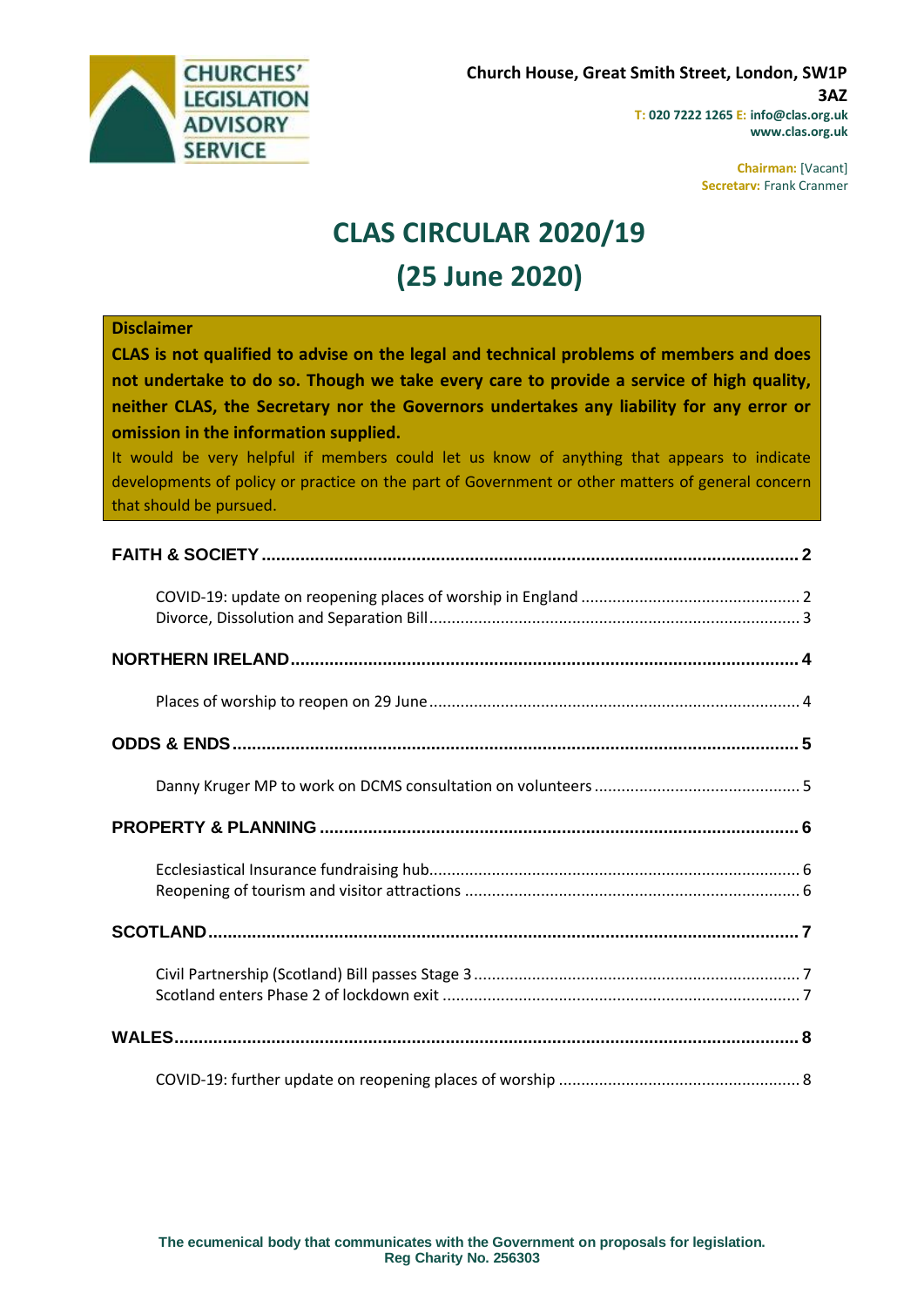# <span id="page-1-0"></span>**FAITH & SOCIETY**

<span id="page-1-1"></span>**COVID-19: update on reopening places of worship in England**

**For information** 

On 24 June, the Government issued somewhat ambivalent updated guidance, *[Coronavirus outbreak](https://www.gov.uk/government/publications/coronavirus-outbreak-faqs-what-you-can-and-cant-do/coronavirus-outbreak-faqs-what-you-can-and-cant-do-after-4-july)  [FAQs: what you can and can't do after 4 July](https://www.gov.uk/government/publications/coronavirus-outbreak-faqs-what-you-can-and-cant-do/coronavirus-outbreak-faqs-what-you-can-and-cant-do-after-4-july)* (*ie* in England). The relevant extracts on places of worship are as follows:

### '**1.17 Can weddings go ahead**

Yes, from 4 July, weddings and civil partnerships will be allowed to take place. You should only invite close friends and family, up to a maximum of 30 people. The wedding exception is for wedding ceremonies only. Large wedding receptions or parties should of course not be taking place. Wedding celebrations can only happen when people follow the guidance of six people outdoors, support bubbles, or two householdsindoors or outdoors. It is critical for these guidelines to be observed to keep you and your family and friends as safe as possible.

### **1.18 Can I pray in a place of worship?**

Yes, from 4 July, places of worship can open for services and group prayer and strongly advised to follow COVID-19 Secure guidelines. You will be able to independently pray or hold a religious ceremony in a church, mosque, synagogue, temple or other places of worship.

We advise that you limit your close social interaction in these venues to your own household and up to one other, wherever possible. When attending a place of worship, for ceremonies or services, it is important to observe the social distancing guidelines.'

Whether that meant that *weddings* were limited to a maximum of 30 people or that *all acts of worship* were limited to 30 people was not exactly clear; however, the House of Bishops of the Church of England has issued its own [clarification](https://www.churchofengland.org/more/media-centre/news/house-bishops-statement-government-covid-19-guidance) after a virtual meeting:

'The House welcomed clarification from the Government that **a limit of 30 people in total applied to weddings, and that numbers for worship would differ depending on the context**' [emphasis added].

[Source: HM Government, Church of England, 24 June]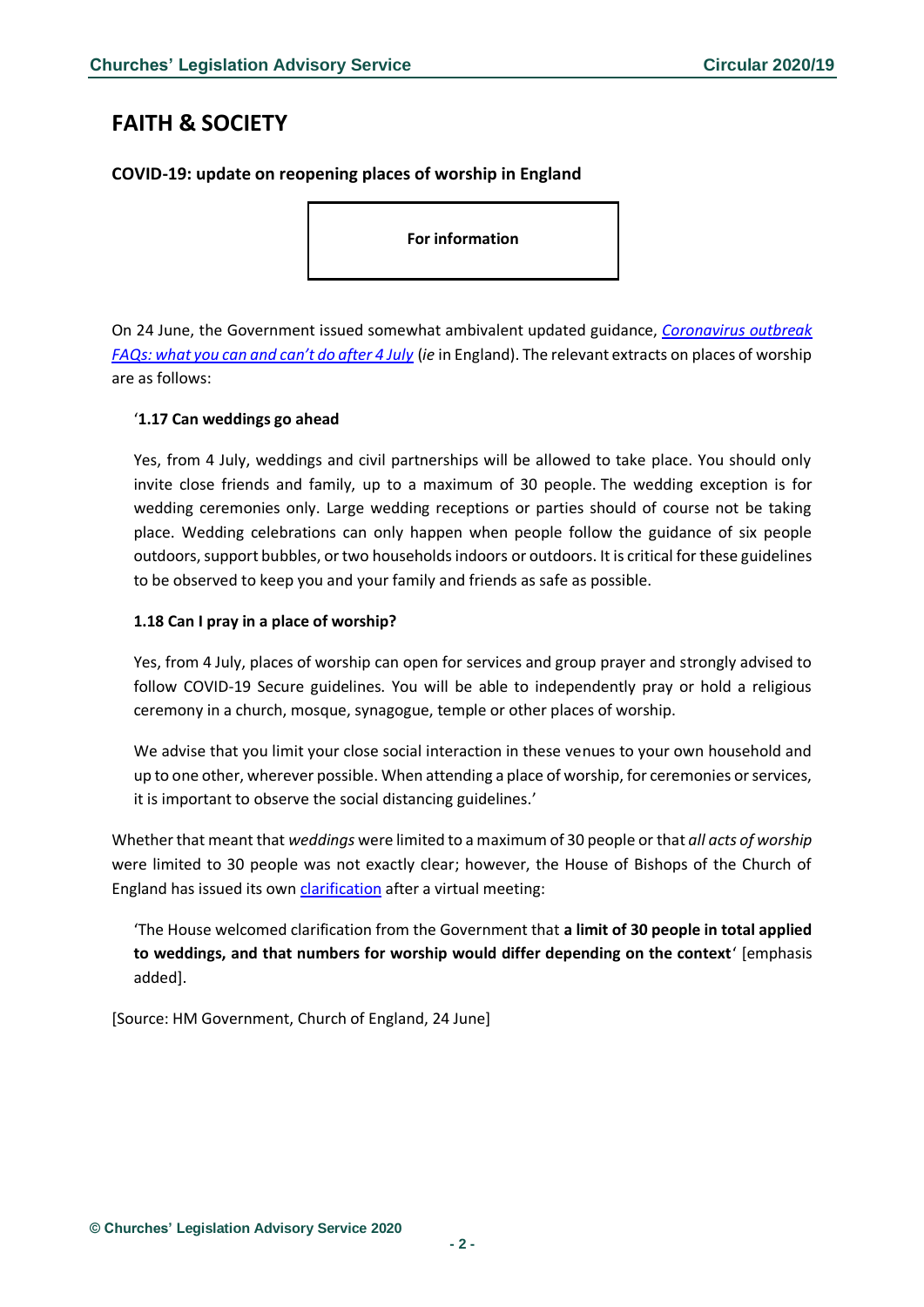<span id="page-2-0"></span>**Divorce, Dissolution and Separation Bill**

**For information** 

The [Divorce, Dissolution and Separation Bill \[](https://publications.parliament.uk/pa/bills/cbill/58-01/0125/20125.pdf)*Lords*] has completed its passage through both Houses of Parliament and is awaiting Royal Assent. *Its provisions apply to England and Wales only*. The Justice Secretary told the Commons that the Government was working towards an indicative timetable for implementing its provisions in **autumn 2021**.

[Source: Parliament website, 21 June]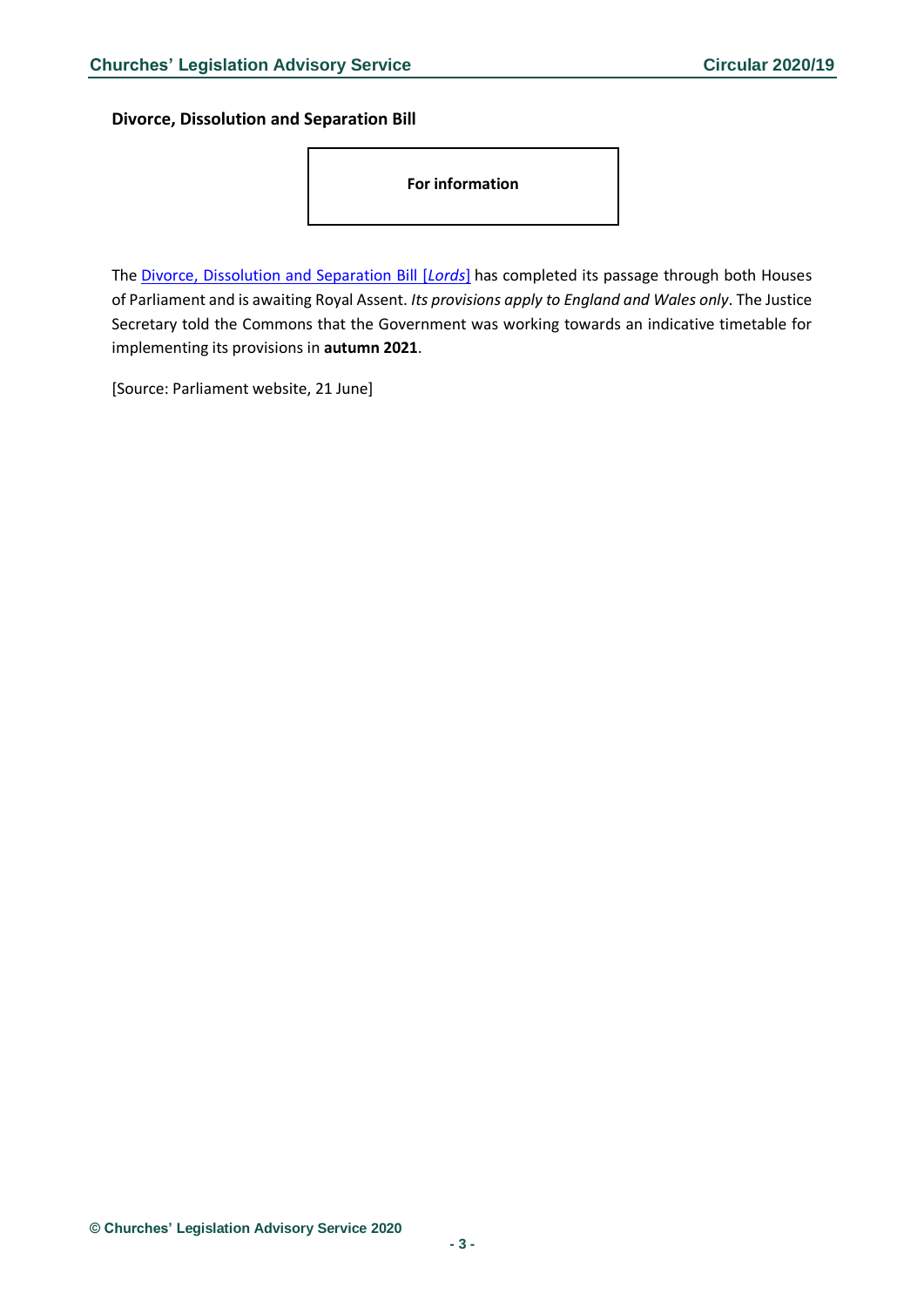# <span id="page-3-0"></span>**NORTHERN IRELAND**

#### <span id="page-3-1"></span>**Places of worship to reopen on 29 June**

**For information** 

On 18 June, the First Minister and deputy First Minister [announced](https://www.executiveoffice-ni.gov.uk/news/executive-daily-update-initiatives-deal-coronavirus-18-june-2020) that, *provided the COVID-19 virus remains under control*, places of worship in Northern Ireland will be able to reopen for religious services on 29 June. The Chief Medical Officer will meet the faith leaders group today, 25 June, to consider how funerals, weddings, christenings and other celebrations may be conducted.

A parallel **[announcement](https://www.gov.ie/en/publication/d06271-easing-the-covid-19-restrictions-on-29-june-phase-3/#cultural-and-religious)** about the resumption of religious services on 29 June has been made by the Irish Government as Ireland enters Phase 3 of the Government's [Roadmap](https://www.gov.ie/en/news/58bc8b-taoiseach-announces-roadmap-for-reopening-society-and-business-and-u/) for relaxing restrictions.

[Source: NI Executive, 18 June]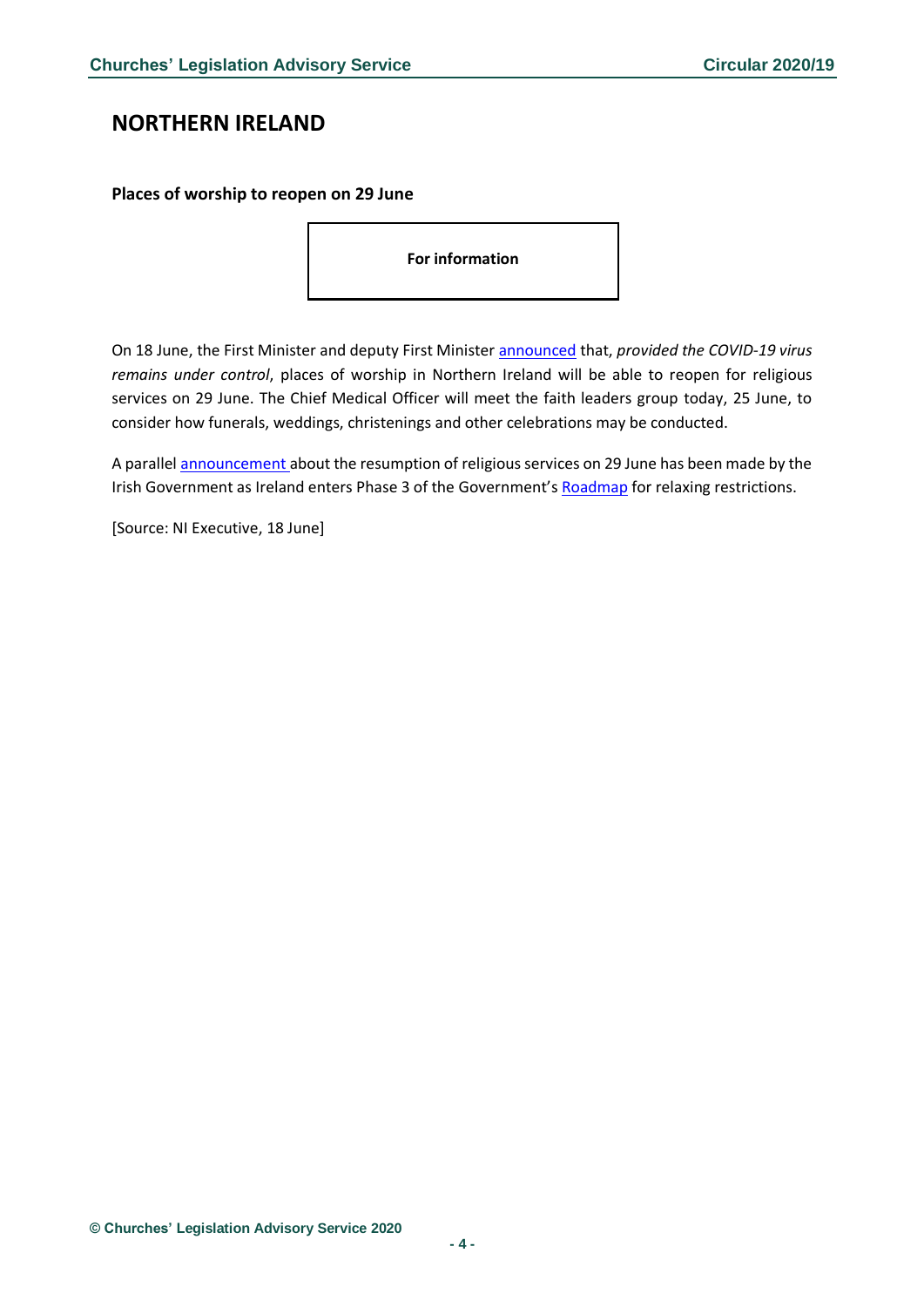# <span id="page-4-0"></span>**ODDS & ENDS**

### <span id="page-4-1"></span>**Danny Kruger MP to work on DCMS consultation on volunteers**

#### **For information**

Danny Kruger, MP for Devizes, has been [asked](https://twitter.com/danny__kruger/status/1275831779295928322/photo/1) by the Prime Minister to work with Baroness Barran to consult on how to maximise the role of volunteers, community groups, faith groups, charities and social enterprises. With regard to faith groups, the consultation will specifically look at "the contribution of faith groups in strengthening social capital and community resilience". The deadline for the consultation is **Friday 24 July** – but with whom they are consulting, and whether there will be any scope for public submissions, we just do not know.

[Source: Twitter, 24 June]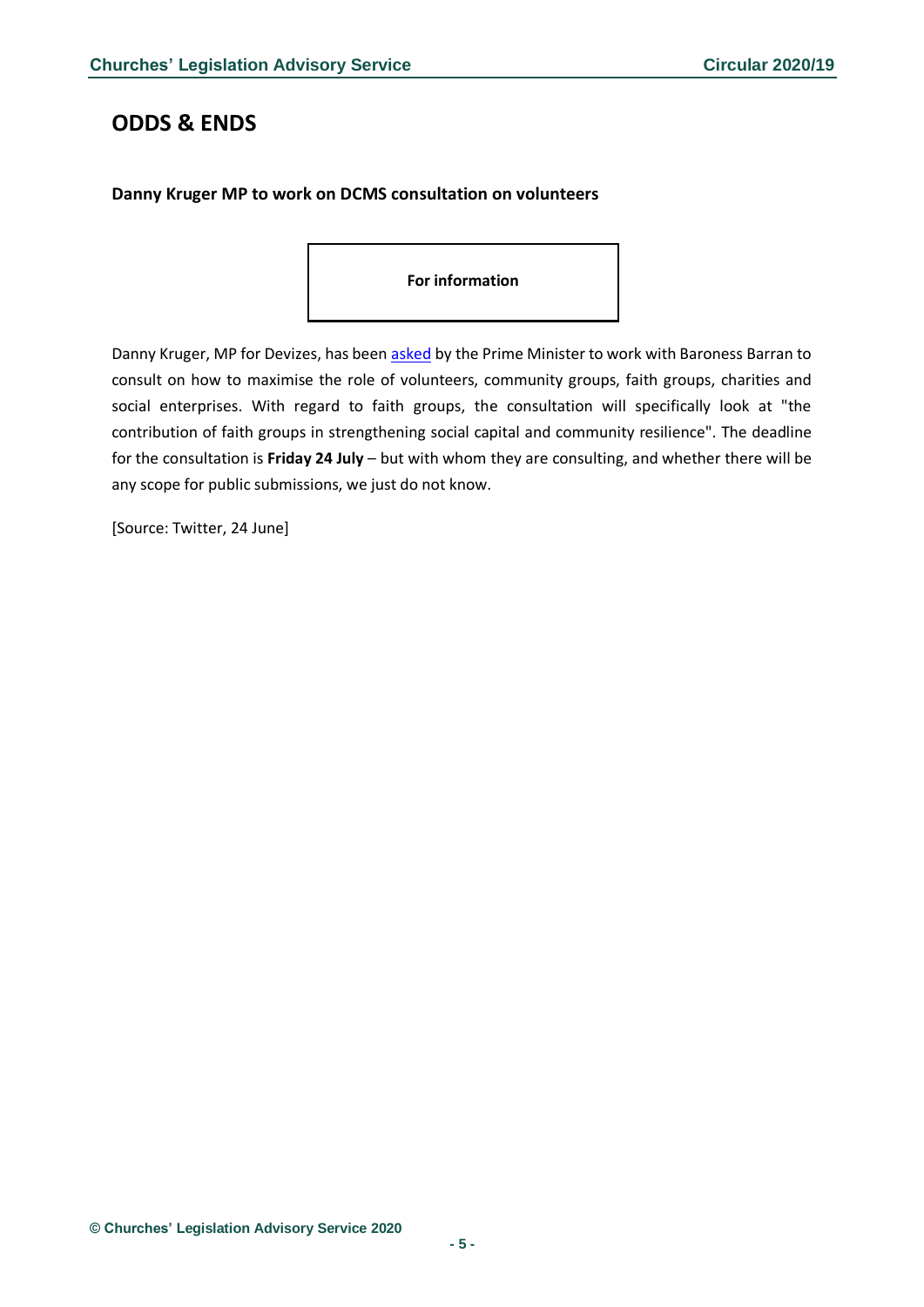# <span id="page-5-0"></span>**PROPERTY & PLANNING**

### <span id="page-5-1"></span>**Ecclesiastical Insurance fundraising hub**

**For information** 

Members may be interested in the launch of Ecclesiastical Insurance's [fundraising hub.](http://communicatoremail.com/In/241391272/0/svaGsUw5qNZRDnl5YAp8K~Ii_2GTxNQRHMJzaTEapi9/) The resources are aimed at supporting churches, particularly when COVID-19 is bringing additional fundraising challenges. There is also a helpline (03456 019959) for parishes to request a callback for any specific queries and these will be directed to the respective Church Insurance Consultant for the diocese.

Ecclesiastical is also running a Church Fundraising Webinar on **Wednesday 1 July at 3 pm**: further details and registratio[n here.](https://live.asset.tv/top-tips-continue-fundraising-your-church-during-covid-19-and-beyond)

[Source: Historic England, 25 June]

#### <span id="page-5-2"></span>**Reopening of tourism and visitor attractions**

**For information** 

DCMS has added further guidance to its collection on [working safely during coronavirus.](https://www.gov.uk/guidance/working-safely-during-coronavirus-covid-19) Members may be particularly interested in the guidance for [heritage locations](https://www.gov.uk/guidance/working-safely-during-coronavirus-covid-19/heritage-locations) and ["The Visitor Economy"](https://www.gov.uk/guidance/working-safely-during-coronavirus-covid-19/the-visitor-economy) .

There are also two accompanying press release on "[supporting reopening of tourism and visitor](https://www.gov.uk/government/news/new-government-guidance-supports-reopening-of-tourism-and-visitor-attractions-on-july-4)  [attractions](https://www.gov.uk/government/news/new-government-guidance-supports-reopening-of-tourism-and-visitor-attractions-on-july-4)" and "[reopening of museums, galleries and the heritage sector](https://www.gov.uk/government/news/new-guidance-for-reopening-of-museums-galleries-and-the-heritage-sector)".

[Source: DCMS, 24 and 25 June]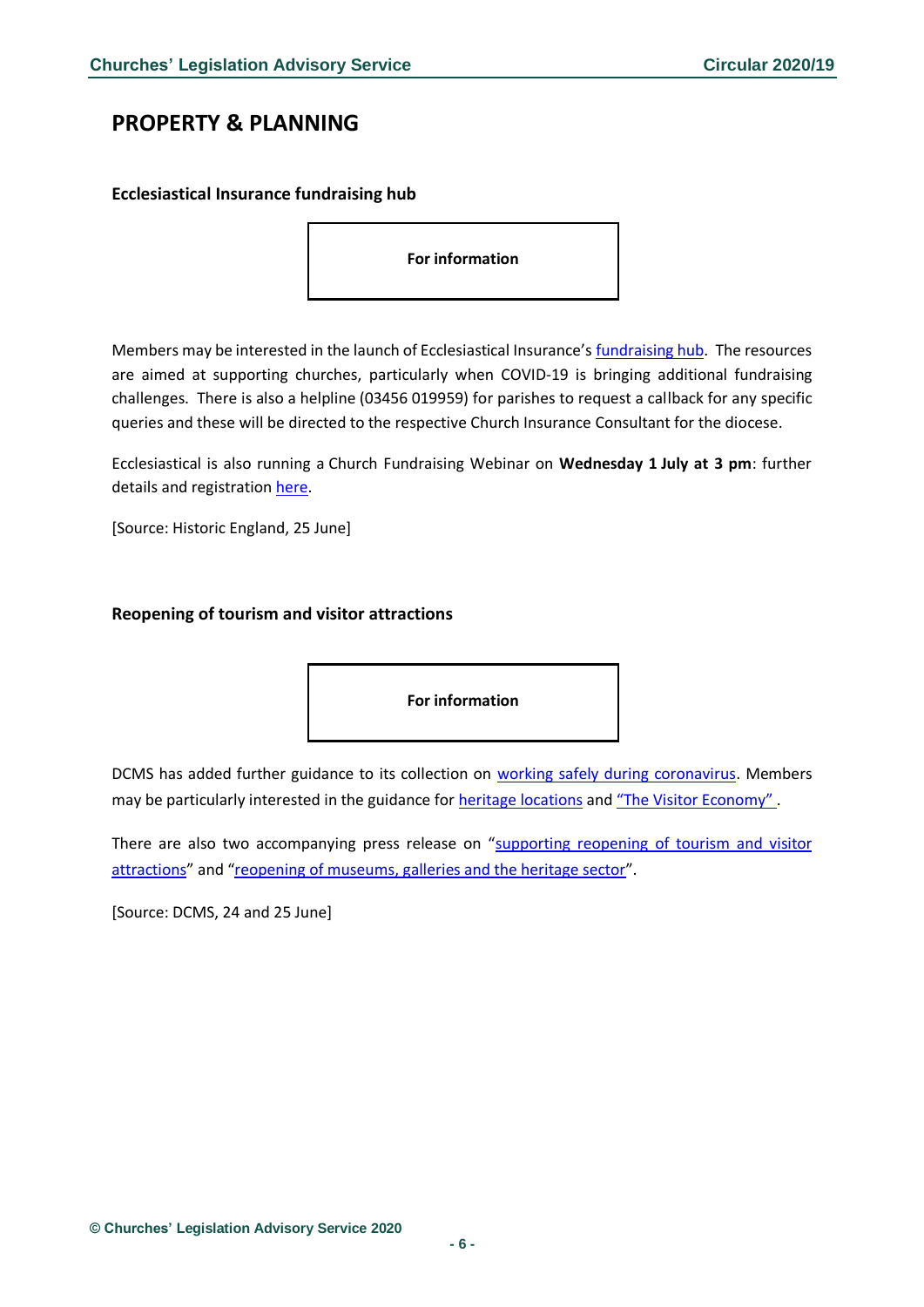# <span id="page-6-0"></span>**SCOTLAND**

### <span id="page-6-1"></span>**Civil Partnership (Scotland) Bill passes Stage 3**

#### **For information**

In the Scottish Parliament the [Civil Partnership \(Scotland\) Bill](https://beta.parliament.scot/bills/civil-partnership-scotland-bill) passed Stage 3 on 23 June and will become law. The Bill allows opposite-sex couples to have the right to enter a civil partnership in Scotland.

Secondary legislation in the Scottish and UK Parliaments will be necessary for opposite-sex civil partnerships to take place in Scotland and this work will now be progressed.

[Source: Scottish Parliament, 23 June]

### <span id="page-6-2"></span>**Scotland enters Phase 2 of lockdown exit**

**For information** 

On 18 June, the First Minister [announced](http://www.parliament.scot/parliamentarybusiness/report.aspx?r=12702) that Scotland would move towards Phase 2 of exiting the lockdown. Places of worship were permitted to reopen from Monday 22 June, though only for individual private prayer rather than for services. Registration offices are to reopen from 29 June, for essential business only. Marriages and civil partnerships will be permitted, but only outdoors at this stage and with limited numbers.

The next review of restrictions is expected to take place on 9 July.

On 24 June, she made a further [statement](http://www.parliament.scot/parliamentarybusiness/report.aspx?r=12715&i=114994) in which she said that the changes planned under Phase 3 require further consideration and assessment:

'They include communal worship … and the lifting of restrictions on attendance at weddings and, unfortunately, funerals. I am not able to give indicative dates for those today, but my judgment is that those changes are unlikely to take effect before 23 July, although we will keep that under review'.

[Source: Scottish Parliament, 18 & 24 June]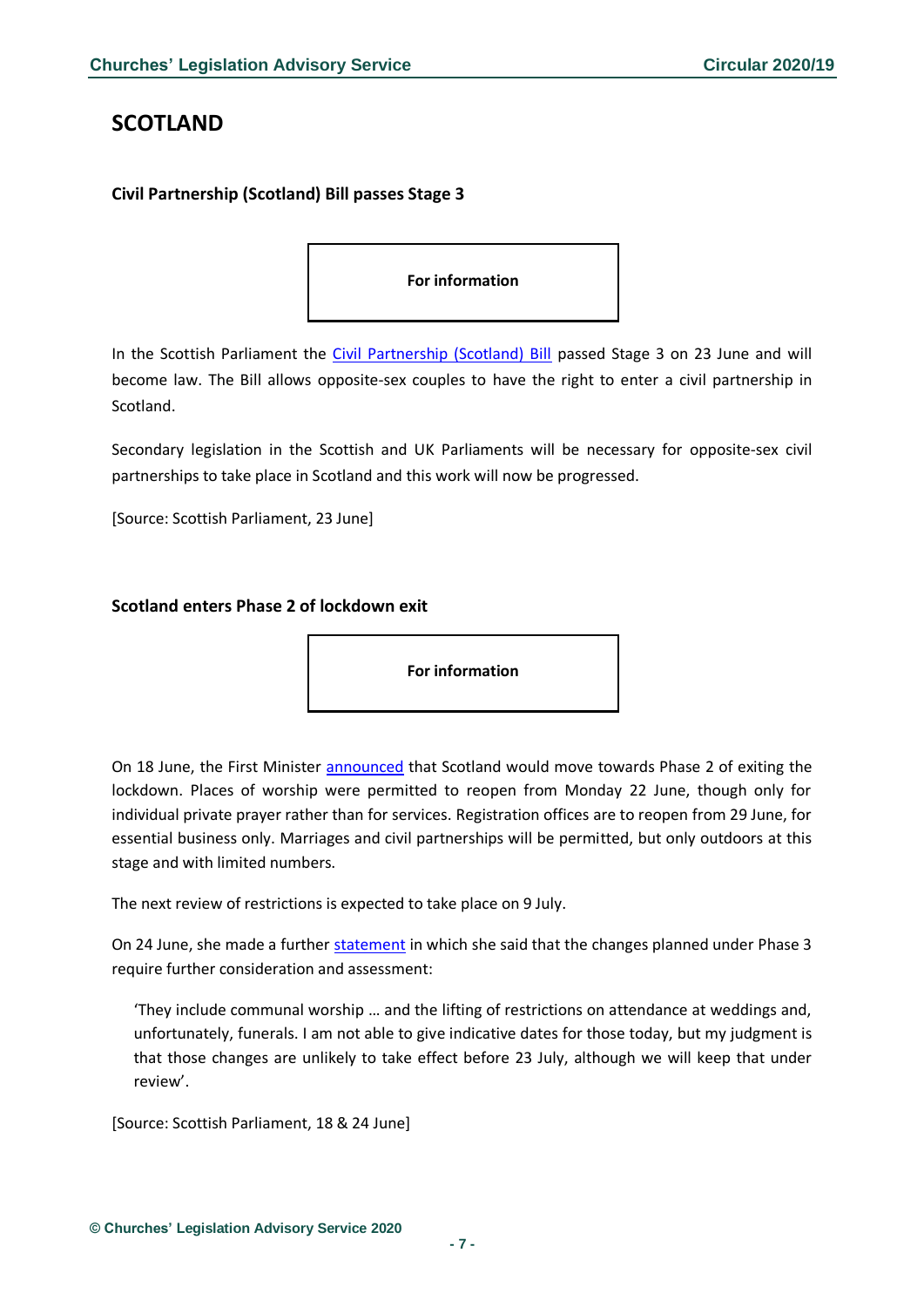# <span id="page-7-0"></span>**WALES**

### <span id="page-7-1"></span>**COVID-19: further update on reopening places of worship**

**For information** 

## *Gethin Rhys, Policy Officer of Cytûn, has circulated further updates COVID-19 and places of worship. Much of what follows is by Gethin, and we reproduce it with his permission.*

**On 19 June**, the Welsh Government **[announced](https://gov.wales/coronavirus-regulations-changes-monday-22-june)** that places of worship that wish to reopen for local individuals and households to pray separately might do so from 22 June. Social distancing must be maintained and there must be no gatherings. It will be a matter for the appropriate authority at the denominational or local level to decide how (and whether) to do so. Reopening is dependent upon those responsible for the building undertaking a risk-assessment and making appropriate hygiene and cleaning arrangements, and until at least 6 July only local travel will be permitted in order to visit a place of worship for this purpose: the Welsh Government guidance suggests around 5 miles, but somewhat further in remoter areas.

The move is part of the easing of lockdown into the Red phase in the Welsh Government's programme, [Unlocking our economy and society: continuing the conversation.](https://gov.wales/unlocking-our-society-and-economy-continuing-conversation) If the incidence of COVID-19 continues to subside in Wales, it is expected that further steps will be taken in forthcoming weeks. During the Red phase, places of worship will also still be able to hold funerals for a limited congregation (although most Christian denominations have chosen so far not to do so), to hold weddings with a limited congregation (but until the General Register Office permits general registration, only the Church in Wales is able to register marriages and it is doing so only in [exceptional](https://www.churchinwales.org.uk/en/clergy-and-members/coronavirus-covid-19-guidance/)  [circumstances\)](https://www.churchinwales.org.uk/en/clergy-and-members/coronavirus-covid-19-guidance/), and a worship leader may use the place of worship to record or broadcast a service.

Cemeteries and gardens around places of worship may be kept open and foodbanks and blood donor sessions may be held, provided that physical distancing can be maintained. Church and faith community authorities may also use the "Red phase" to prepare for further easing in the Amber phase, which is likely to begin gradually on 6 July, and some corporate activities may be permitted in places of worship later in July. Links to the guidance provided by the Welsh Government and (where appropriate) the UK Government and other official bodies are available on the Cytûn [website,](http://www.cytun.co.uk/hafan/en/covid-19-briefing-paper/) last updated on 23 June.

**On 22 June**, the limitations on marriage and civil partnership ceremonies taking place in Wales were removed by the [The Health Protection \(Coronavirus Restrictions\) \(Wales\) \(Amendment\) \(No. 6\)](http://www.legislation.gov.uk/wsi/2020/619/contents/made)  [Regulations 2020](http://www.legislation.gov.uk/wsi/2020/619/contents/made) . The Explanatory Note states, *inter alia*:

'Regulation 2 of these Regulations amends the Health Protection (Coronavirus Restrictions) (Wales) Regulations 2020

The amendments consist of provision—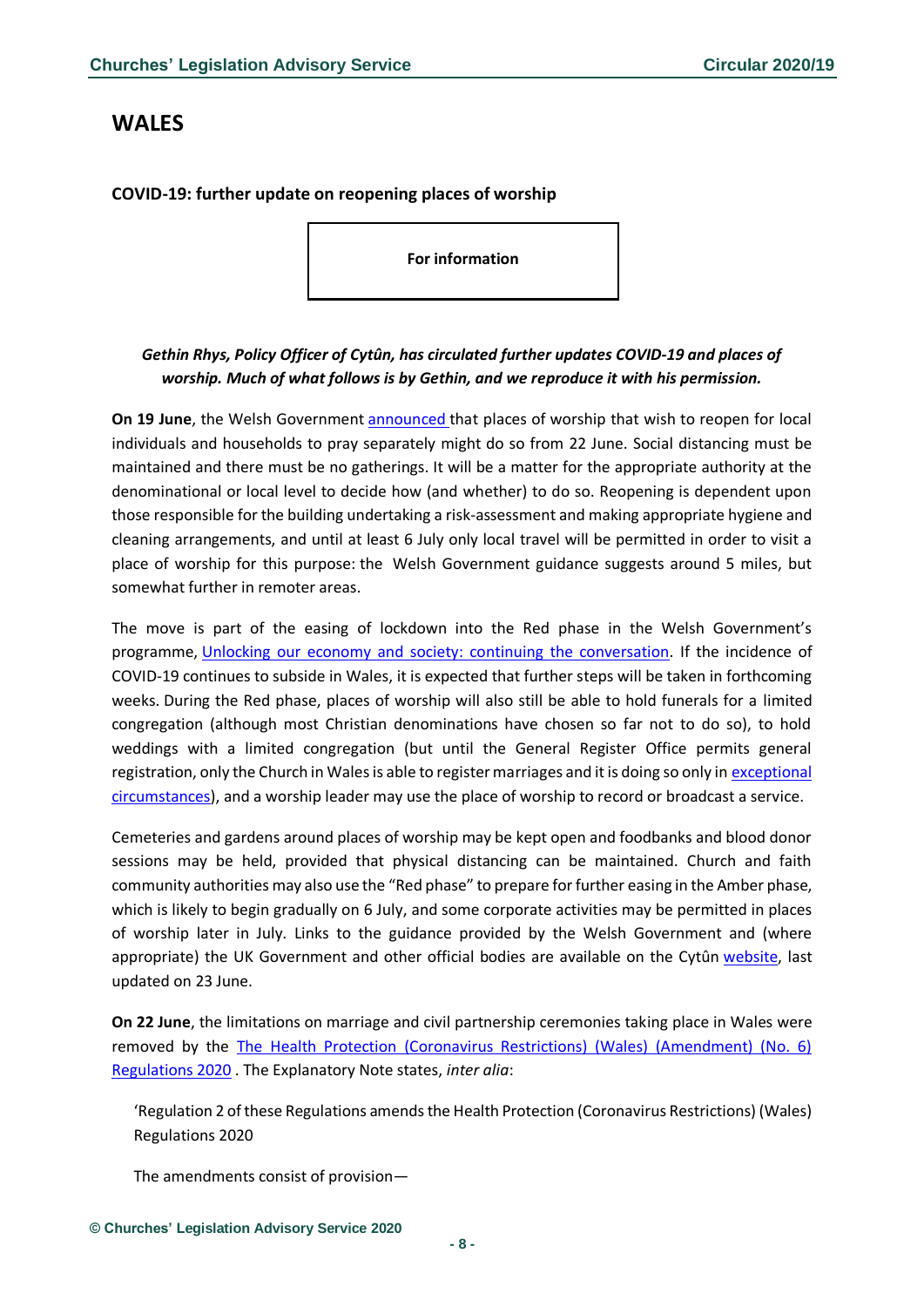[…]

(c) removing limitations on marriage and civil partnership ceremonies taking place, subject to physical distancing requirements;

(d) permitting places of worship to open for private prayer;

(e) making it clear that a place of worship or community centre may open (at the request of the Welsh Ministers or a local authority) in order to provide any public service.

**On 24 June**, a meeting was held of the Task and Finish Group on Places of Worship convened by the Welsh Government, with a public Q&A on the current position regarding places of worship. The Welsh Government will provide a full set of FAQs derived from these sessions in due course. Following are Gethin's answers to the most pressing questions about the current "Red Phase" of re-opening. He notes that *what follows is not legal advice, and should not be relied upon as such.*

- 1. Where a place of worship or Community Centre (including a Community Centre attached to a place of worship) wishes to re-open for use by a registered childcare provider, the childcare provider should ask the Local Authority to testify that such the childcare provided is essential for the community. As far as I am aware, there is no official format for this, but some evidence that the Local Authority wishes the facility to open is essential in order for it to do so. (This condition does not apply to childcare providers who own their own premises or rent commercial premises, and Welsh Government have promised to attempt to address this inconsistency in the regulations).
- 2. The solemnization of marriage is now a permitted use for places of worship. However, for all denominations apart from the Church in Wales, this depends on the couple being able to give notice to the local registrar and arrange for the marriage to be registered. We understand that registrars' offices are gradually reopening for this purpose. Welsh Government is working with the Faith Communities Forum to draw up appropriate guidance for holding such services – in terms of numbers in the congregation, how to pass the rings safely, etc. – and guidelines on these will be available prior to the end of the notice period for the first marriage services. This also applies to civil partnerships, where churches are registered for that purpose. [In the meeting, a question was asked about those religious traditions which hold marriage services without registration, and Welsh Government are looking in to those situations].
- 3. In terms of using places of worship for private prayer, funerals or weddings, Public Health Wales officials who were present gave the following guidance regarding cleaning:
	- The most important step is that individuals wash their hands upon entering the building with soap and water or hand sanitiser.
	- In terms of cleaning the building, the whole building does not need to be cleaned between each person or use, but the following [advice](https://gov.wales/guidance-staying-local-and-gatherings-coronavirus) outlines the principal requirements: *The general principle is that you should not touch anything which members of another household have touched. Doorknobs, bells and light switches are all potential sources of infection. Touching surfaces should be avoided wherever possible, and anything you do need to touch should be cleaned thoroughly afterwards.*